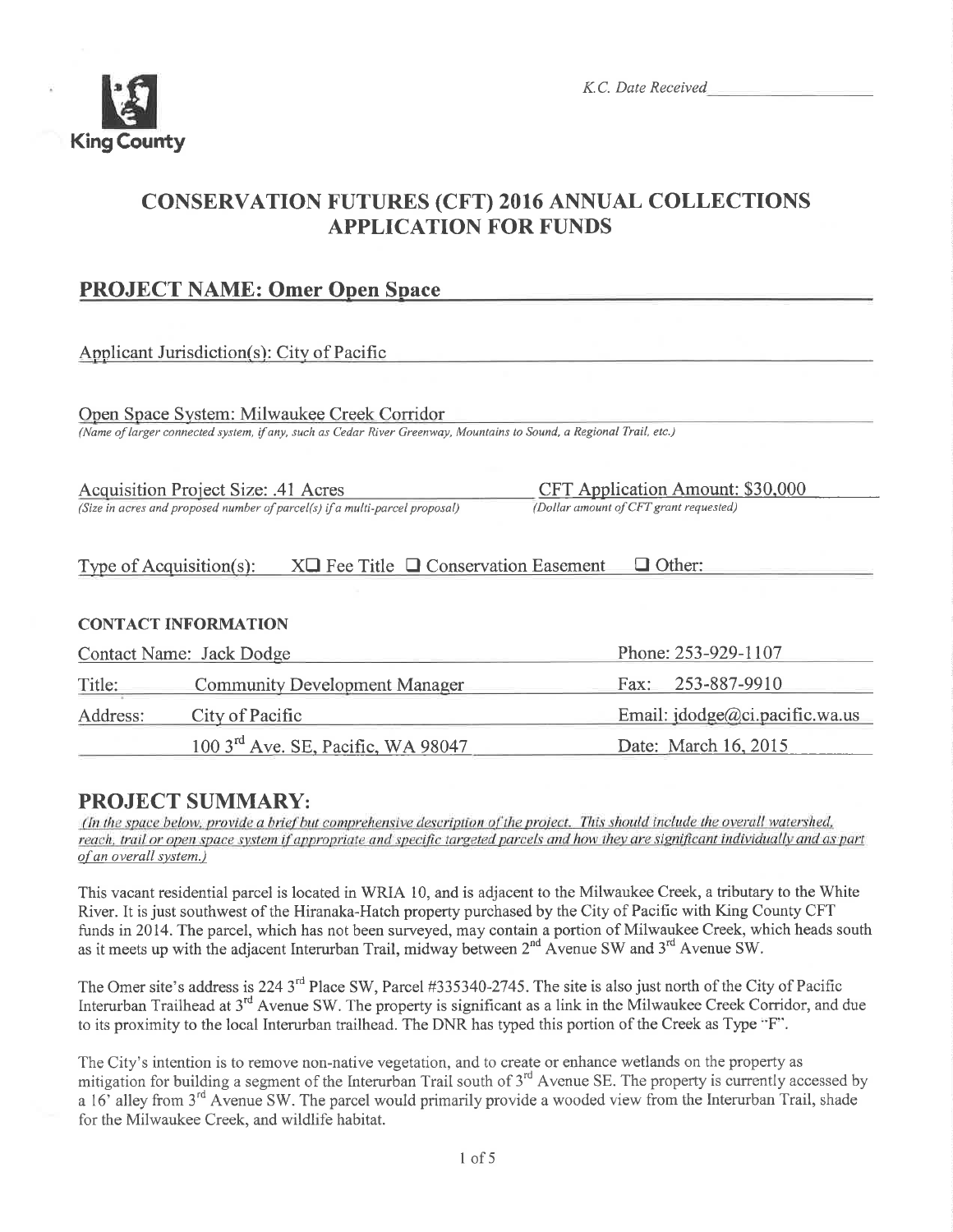#### I. OPEN SPACE RESOURCES

Please review the attached evaluation criteria. For the **proposed acquisition parcel(s)**, please mark those criteria that apply and thoroughly, yet succinctly, describe in the space below how the proposed acquisition satisfies each marked criteria. Please clearly describe how these criteria might be met at a landscape level, and how they apply to individual parcels. If restoration is part of the plan, please briefly describe the current condition and the hoped for restored condition that is the goal of the acquisition.

 $\text{H}\square$  A. Wildlife habitat or rare plant reserve  $\square$  E. Historic/cultural resources

 $\overline{XQ}$  B. Salmon habitat and aquatic resources  $XQ$  F. Urban passive-use natural area/greenbelt<br> $\overline{XQ}$  C. Scenic resources  $XQ$  G. Park/open space or natural corridor addit-

 $\overline{A} \square C$ . Scenic resources  $X\square G$ . Park/open space or natural corridor addition  $\overline{A} \square D$ . Community separator  $X\square H$ . Passive recreation opportunity/unmet needs  $X\Box$  H. Passive recreation opportunity/unmet needs

### Al Wildlife Habitat or Rare Plant Reserve: Medium

While the Omer Open Space Property currently contains a lower level of priority habitat, links to nearby habitat will boost the entire ecosystem. Raccoons, opossums, hummingbirds, long-toed salamanders, migratory birds, and River Otters have been reported nearby. Through enhancement, it will better serve as a feeding, nesting, or migratory link. This property is valuable due to its association with the Milwaukee Creek corridor.

#### Bl Salmon Habitat and Aquatic Resources: Low to Medium

The Milwaukee Creek, a "Type F" salmoniod stream, is a south flowing creek that parallels the lnterurban Trail and SR 167. The City of Pacific has a unique opportunity to provide significant restoration to existing degraded habitat along its banks. Milwaukee Creek primarily runs north to south along the western edge of the property. Chum and coho salmon and steelhead have been documented in Milwaukee Creek further downstream. Through addition shade cover, significant changes to the water quality will positively impact habitat here and downstream. Milwaukee Creek is also an important breeding area for frogs, salamanders, and generally has some water flow year round.

#### Cl Scenic Resource: Medium.

Acquiring the Omer Open Space property will add scenic value to the neighborhood. The property has views of the Cascade Mountains, Mt. Rainier, the West Hill of Pacifíc, as well as Milwaukee Creek. This property will be highly visible from the lnterurban Trail and nearby residences.

#### Dl Community Separator: Medium

This property will provide a visual and sound separator for the Light lndustrial properties on the west side of the lnterurban Trail, and a scenic backdrop and visual relief for a built up single-family and multi-family residential area.

#### F] Urban Passive Use, Natural Area/Greenbelt: Medium to High

This parcel contributes .41 acres to a much larger system of natural land area by being a part of the Milwaukee creek restoration efforts, and through its proximity to the lnterurban Trail.

#### Gl.Park, Open Space or Natural Corridor Addition: Medíum

Milwaukee Creek flows through the communities of Pacific and Sumner. Jovita Creek, which travels from Trout Lake in unincorporated King County and Edgewood, joins Milwaukee Creek in Pacific, and contributes to a natural corridor shared by all of these communities.

#### Hl Passive recreation opportunity in area with unmet needs: High

The City of Pacific's Comprehensive Plan anticipates over 50% population growth in the first half of the 21<sup>st</sup> century. The Land Use, and Parks, Open Space, Recreation and Trails chapters address the statistical need for more open space assets. As the denser valley residential core increases in population through in-filling, the need for more parks and open space will become critical. This property ís an important part of the City's plan for the future. Under State mandated Growth Management, the City is compelled to provide for increased population density and to acquire passive parks, habitat and open space to preserve it for the future. ln a neighborhood of single and multífamily residences, the largest naturally vegetated open space is a subdivision's storm pond with steep slopes and little surrounding land.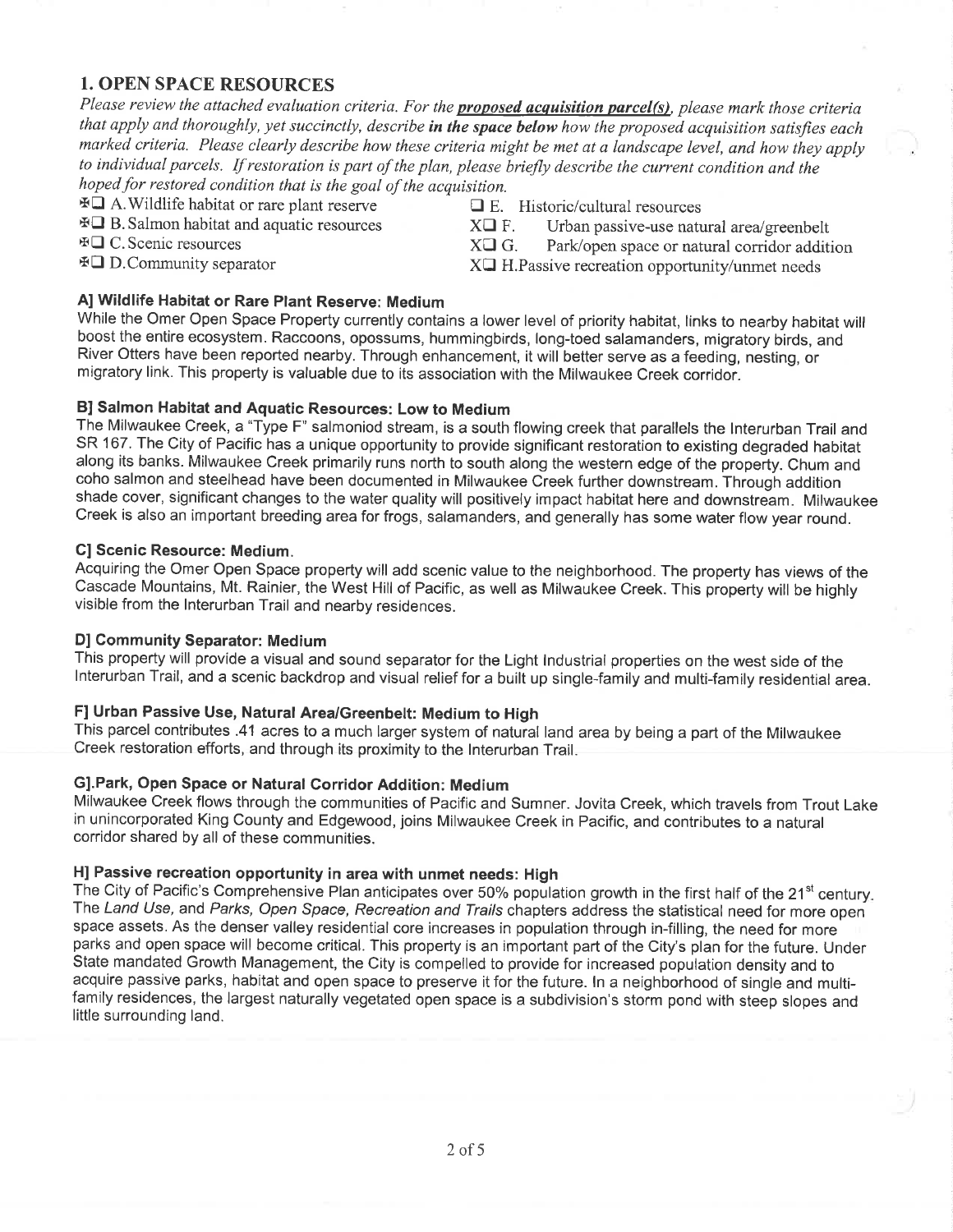#### 2. ADDITIONAL FACTORS

For the **proposed acquisition parcel(s)**, please mark all criteria that apply and thoroughly, yet succinctly, describe in the space below how the proposed acquisition satisfies each marked criteria.

- $\text{A.}\nightharpoonup$  A. Educational/interpretive opportunity
- $\text{H} \square$  B. Threat of loss of open space resources
- $\text{FQ}$  C. Ownership complexity/willing seller(s)/ownership interest proposed
- $\Box$  D. Partnerships Describe any public or private partnerships that will enhance this project
- $\Box$  E. Is the property identified in an adopted park, open space, comprehensive, or community plan?
- $\Box$  F. Transferable Development Credits (TDC) participation

#### A. EducationaUlnterpretive opportunity: Low

When restored, this property will allow for passive use and educational opportunities regarding wetland ecosystems.

#### B. Threat of loss of open space resources: Medium

The City has seen significant increases in housing densities the past several years in the valley. Pacific residents have deemed the halt of further loss of open space as increasingly important. Pacific citizens are concerned about the accelerating pace of land-use changes surrounding their communities and want to preserve landscapes while creating livable areas.

This property does not currently have adequate access to develop for more than one single-family residence. If additional access is purchased from Seattle Boulevard, up to three single-family residences might be built here.

#### C. Willing Seller: High

This property has been advertised for sale for several years. The property is currently assessed by King County for \$55,000, which is less than one-half of what Mr. Omer purchased it for in 2007. Mr. Omer has contacted the City of Pacific and asked if the City would consider purchasing it, most recently last year.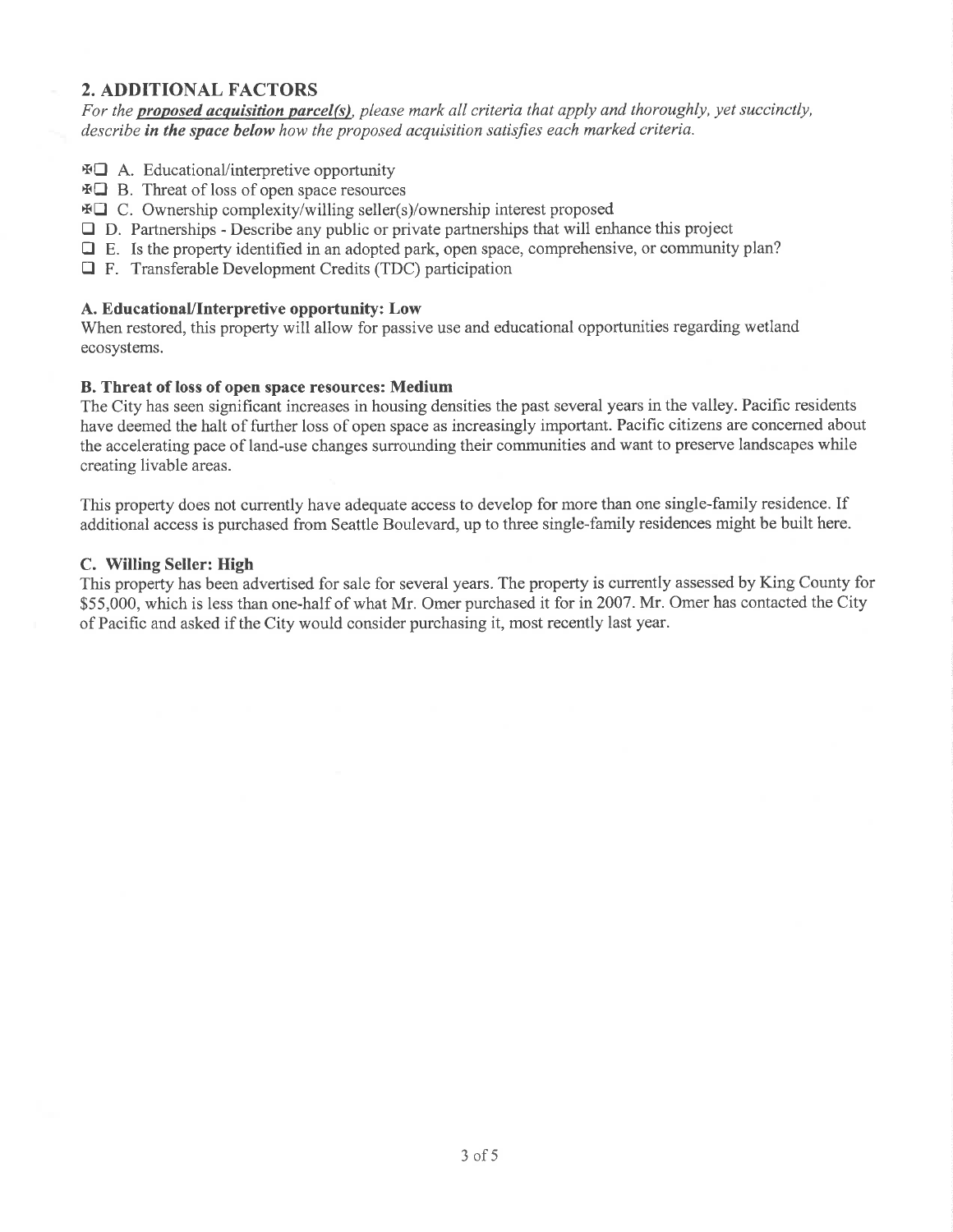#### 3. STEWARDSHIP AND MAINTENANCE

How will the property be stewarded and maintained? Does the property lend itself to volunteer stewardship opportunities? How will ongoing stewardship and maintenance efforts be funded?

The City of Pacific will maintain the property with General Fund Resources. Once invasive plants are removed and the native plantings are complete, the city of Pacific will maintain them.

The City and volunteer groups have also worked with the National Wildlife Foundation, Pierce County, and the Department of Ecology on a much larger project that included a l0 year restoration plan and involves neighborhood and public engagement.

#### 4. PROJECT BUDGET

| 1) TOTAL CFT APPLICATION AMOUNT <sup>a</sup> | CFT: \$45,000 |
|----------------------------------------------|---------------|
| 2) TOTAL PEL APPLICATION AMOUNT <sup>b</sup> | PEL:          |

 $\alpha$ Allowable CFT acquisition costs (Ordinance 14714): The disbursement of funds shall be made only for capital project expenditures that include costs of acquiring real property, including interests in real property, and the following costs: the cost of related relocation of eligible occupants, cost of appraisal, cost of appraisal review, costs of title insurance, closing costs, pro rata real estate taxes, recording fees, compensating tax, hazardous waste substances reports, directly related staff costs and related legal and administrative costs, but shall not include the cost of preparing applications for conservation futures funds.<br> ${}^{b}$ King County projects only, if applicable.

Estimation of property value:

Briefly note how land values have been estimated (i.e., appraisal, property tax assessment, asking price, letter of value or other means).

The property value is an estimate of what the seller will accept for the property, based on his 2007 purchase price (\$125,000), the King County Assessed Value of the property (\$55, 000), and how the property would be appraised if it were subdivided into three lots, factoring in the necessity of buying access rights from an adjoining property.

| <b>PROJECT COSTS</b>                                   | <b>ESTIMATED DOLLAR AMOUNT OR RANGE</b> |  |
|--------------------------------------------------------|-----------------------------------------|--|
| Total property interest value                          | \$90,000                                |  |
| Title and appraisal work                               | \$3,500                                 |  |
| Closing, fees, taxes                                   | \$2,500                                 |  |
| Relocation                                             |                                         |  |
| Hazardous waste reports                                |                                         |  |
| Directly related staff, administration and legal costs | \$2,000                                 |  |
| <b>Total Project Costs (CFT and other funds)</b>       | \$98,000                                |  |

| <b>MATCHING FUNDS: Existing Sources</b><br>(CFT can only provide a maximum of 50% of anticipated<br>project costs) | <b>DATE</b><br>(Expended or Committed) | <b>DOLLAR AMOUNT</b><br>(Expended or Committed) |
|--------------------------------------------------------------------------------------------------------------------|----------------------------------------|-------------------------------------------------|
| Park Impact Fees                                                                                                   | 2015                                   | \$50,000                                        |
| Stormwater Fund                                                                                                    | 2015                                   | \$3,000                                         |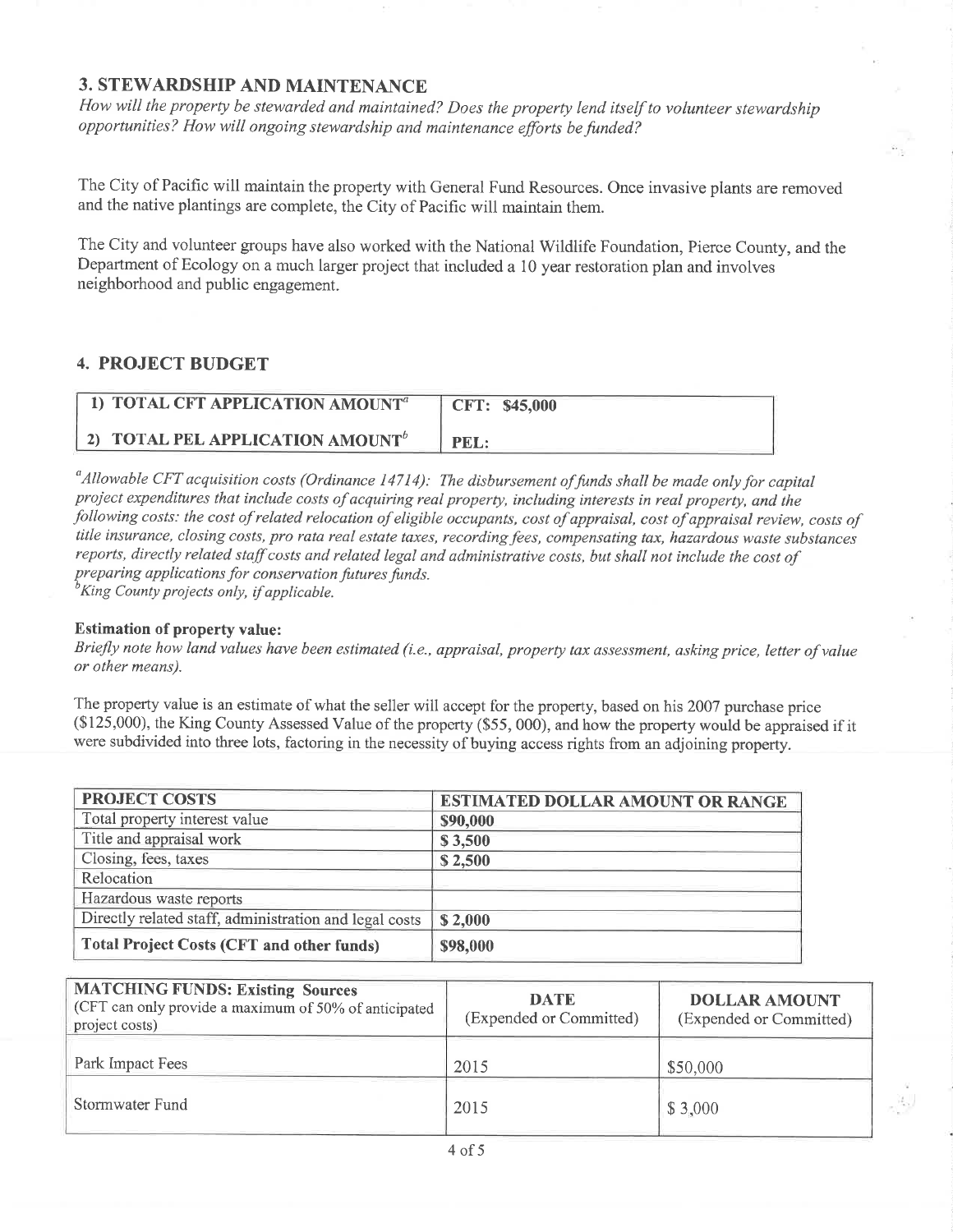| <b>Total CFT Funds Previously Received</b><br><b>This Project</b>             | \$0      |
|-------------------------------------------------------------------------------|----------|
| <b>Total Matching Funds and Past CFT Funds</b><br><b>Currently Identified</b> | \$53,000 |
| <b>Unidentified Remaining Match Need</b>                                      | \$45,000 |

Unidentified remaining match need: What funds are anticipated and what is the time frame?

Please briefly discuss how the unidentified remaining match need above will be met.

#### 5. IN-KIND CONTRIBUTIONS FROM PARTNERSHIPS

| <b>Brief Activity Description</b> | <b>Dollar Value of</b><br>In-kind<br><b>Contribution</b> | <b>Status</b><br>(Completed or Proposed) | <b>Activity Date Range</b><br>(Completion Date or Proposed<br>Completion Date) |
|-----------------------------------|----------------------------------------------------------|------------------------------------------|--------------------------------------------------------------------------------|
|                                   |                                                          |                                          |                                                                                |
|                                   |                                                          |                                          |                                                                                |
|                                   |                                                          |                                          |                                                                                |
| <b>TOTAL</b>                      |                                                          |                                          |                                                                                |

#### 6. ATTACHED MAPS (*Two maps are now required: 1) site map and 2) general location map; you* may also include one additional map, aerial photo or site photo)

 $8\frac{1}{2} \times 11$ " maps are preferred, but 11 x 17" is acceptable if folded and hole-punched for insertion into a three-ring binder.

Site Map that shows the following:

- Each parcel proposed for acquisition in yellow or distinct shading and an indication of any parcel proposed for less than fee simple acquisition, such as a conservation easement;
- Location of any proposed development to the site such as parking, trails or other facilities;
- Location of any proposed site restoration;
- Existing adjacent public (local, state or federal) parks or open spaces labeled and shown in dark green or distinct shading.

Location Map that shows the following:

- Other permanently protected open spaces (private, non-profit, institutional, etc.) shown in light green or distinct shading;
- Major water courses such as creeks, rivers, lakes or wetlands;
- Major roads, arterial roads or regional trails.
- Map scale: This map should show approximately a ten-mile radius around the proposed acquisition(s).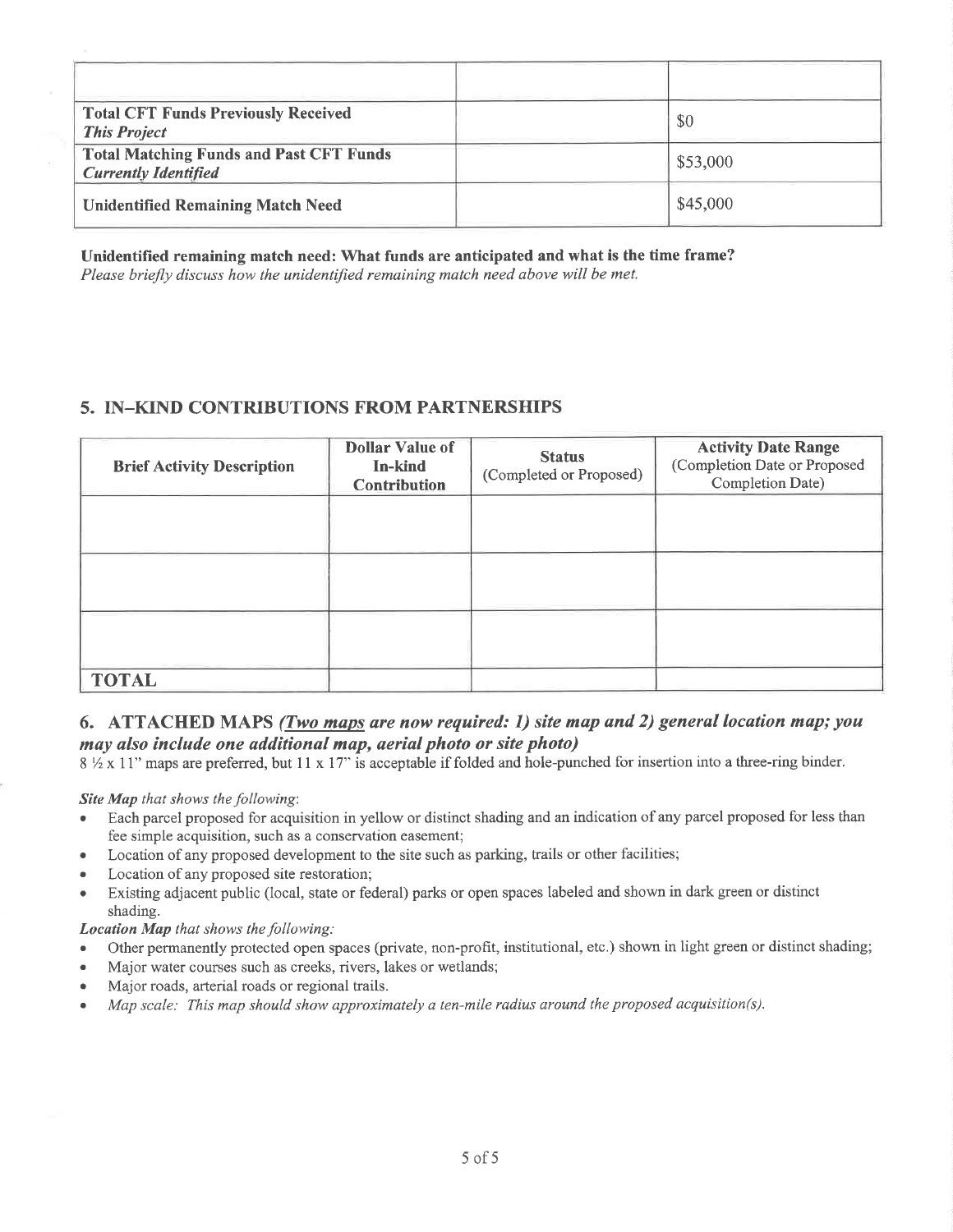

Ν  $\overline{2,500}$  5,000 Scole in Feet

**LEGEND City Limits** Urban Growth Area (UGA)

Figure 1: City of Pacific Vicinity Map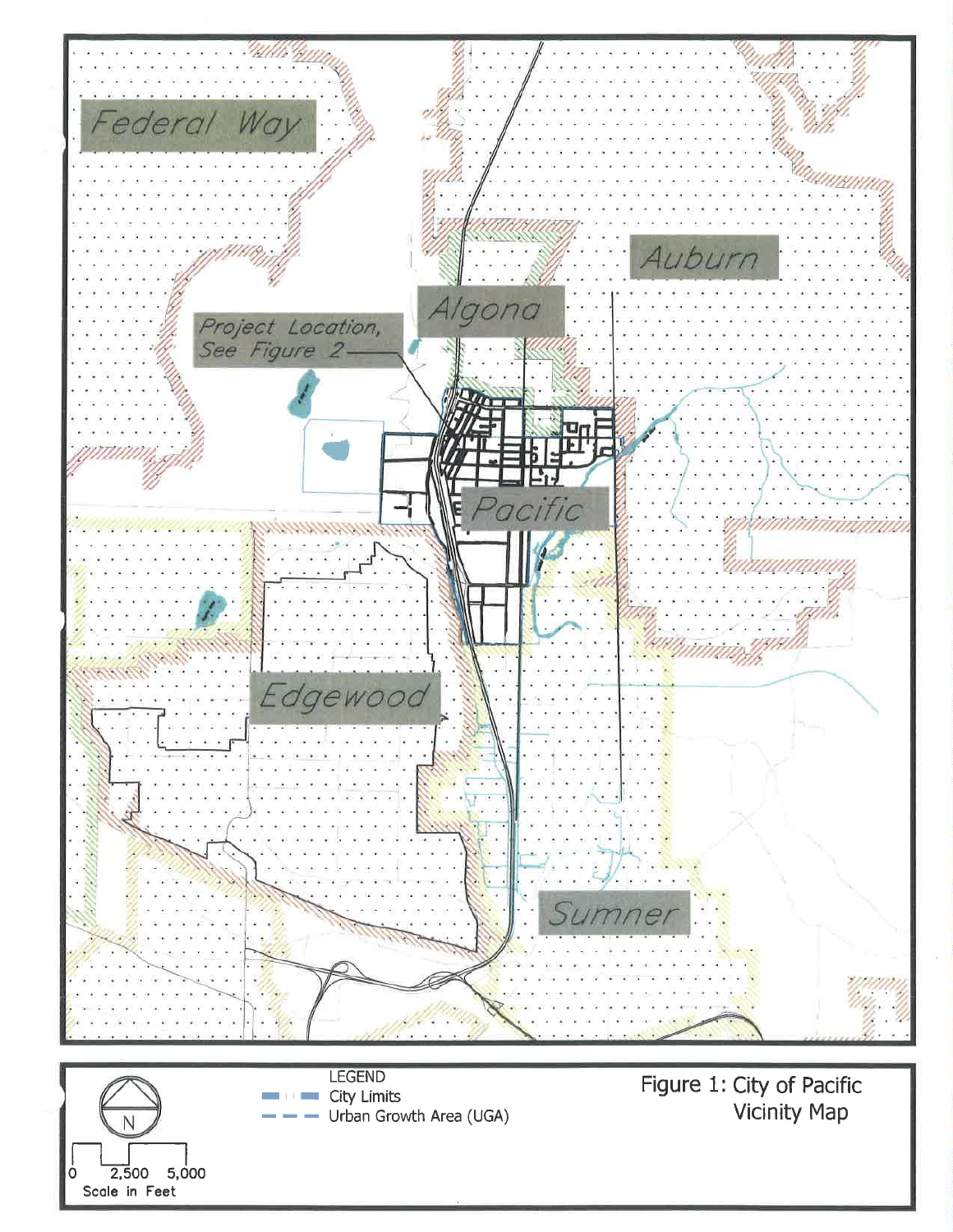

![](_page_6_Picture_1.jpeg)

![](_page_6_Picture_2.jpeg)

**LEGEND** Creek Previously Purchased Property Proposed Property for Purchase

Figure 2: City of Pacific Properties to Purchase